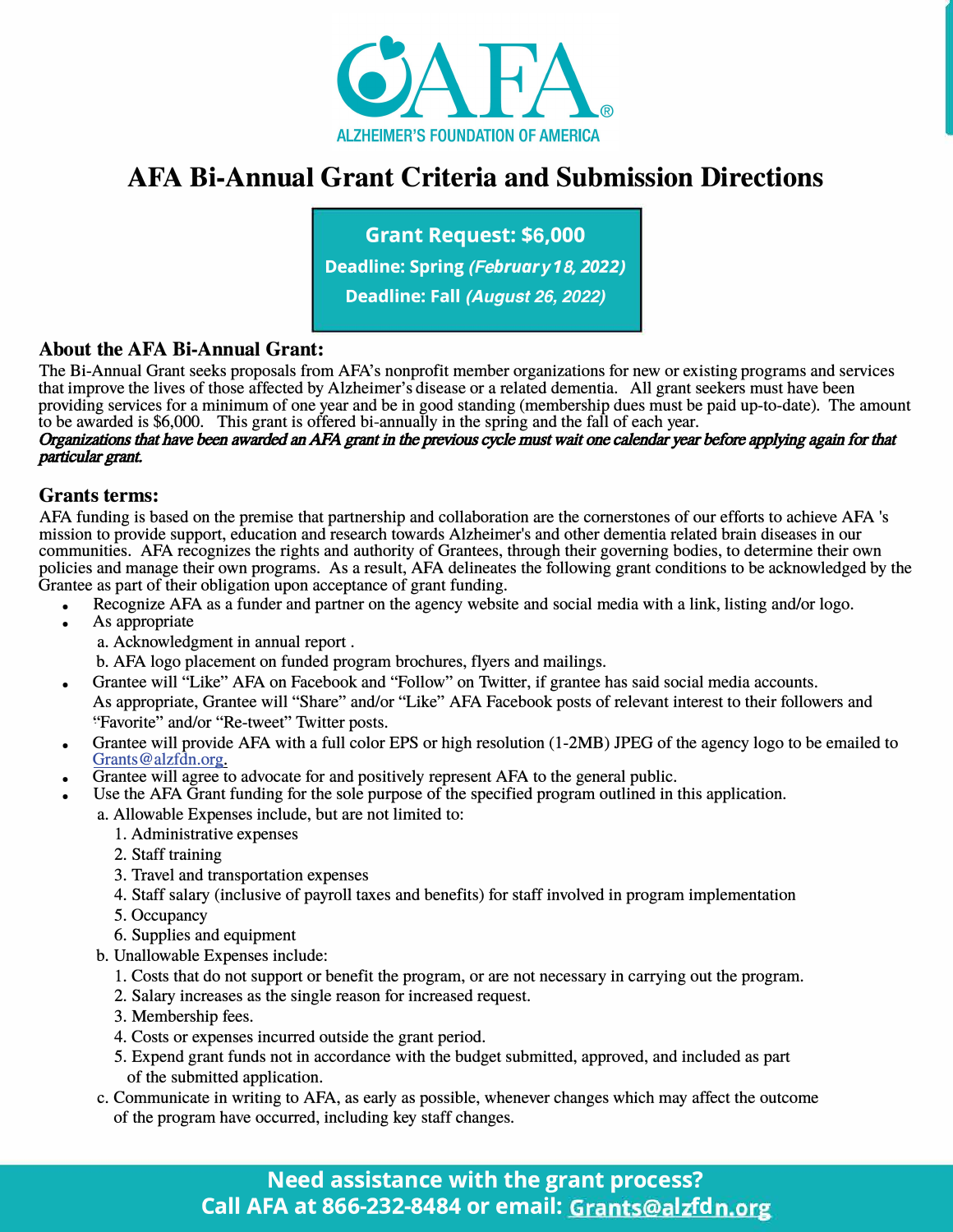

### **What is AFA looking for in a Bi-Annual Grant proposal?**

AFA seeks proposals that exhibit the following criteria:

**Clear and effective descriptions.** Proposals must clearly and effectively explain the program to be funded and its objectives. Please be as detailed as possible.

- **High community demand.** Proposals need to clearly exhibit a high level of need for this program or service in the community, and show that it will serve a significant number of clients and achieve other outcomes.
- •**Creativity.** Proposals should exhibit a high level of creativity.
- **Best practice.** Proposals should show how this program or service is a best practice that deserves to be expanded for people with Alzheimer's disease and related dementias, and/or their caregivers.
- **A budget in sync with real costs.** Your budget should illustrate that this program, if awarded a Bi-Annual Grant, can realistically be accomplished by using AFA funds and other funds available to your organization and can be funded by your organization, or other support, in subsequent years.

#### **Who reviews the Bi-Annual Grant proposals?**

Bi-Annual grant proposals are reviewed by AFA staff members.

#### **How is scoring determined?**

Each of the criteria above will be scored on a scale of 1-5, 1 being the lowest possible score and five (5 )being the highest possible score. Since there are five (5) criteria, proposals can receive a maximum total score of twenty-five (25) from each grant reviewer. Final scores are determined by averaging each grant reviewers' total score.

#### **How to submit your completed grant?**

MAIL TO: E-MAIL TO:<br>Foundation of America Grants@alzfdn.org Alzheimer's Foundation of America<br>
Attn: Bi-Annual Grant Proposal With header Attn: Bi-Annual Grant Proposal<br>
External Relations Department<br>
Bi-Annual Spring Grant External Relations Department Bi-Annual Sp<br>322 Eighth Ave.  $16^{th}$  Floor or  $322$  Eighth Ave,  $16<sup>th</sup>$  Floor<br>New York, NY 10001

Bi-Annual Fall Grant

**Spring Bi-Annual Grant applications must be received by Friday, February 18, 2022 at the end of the day.** 

**Fall Bi-Annual Grant applications must be received by Friday, August 26, 2022 at the end of the day.** 

**All grant applications must be typed. Handwritten grants will not be considered.** 

**How will AFA Notify You?** 

If awarded, AFA will call your organization. If denied, AFA will notify your organization by mail.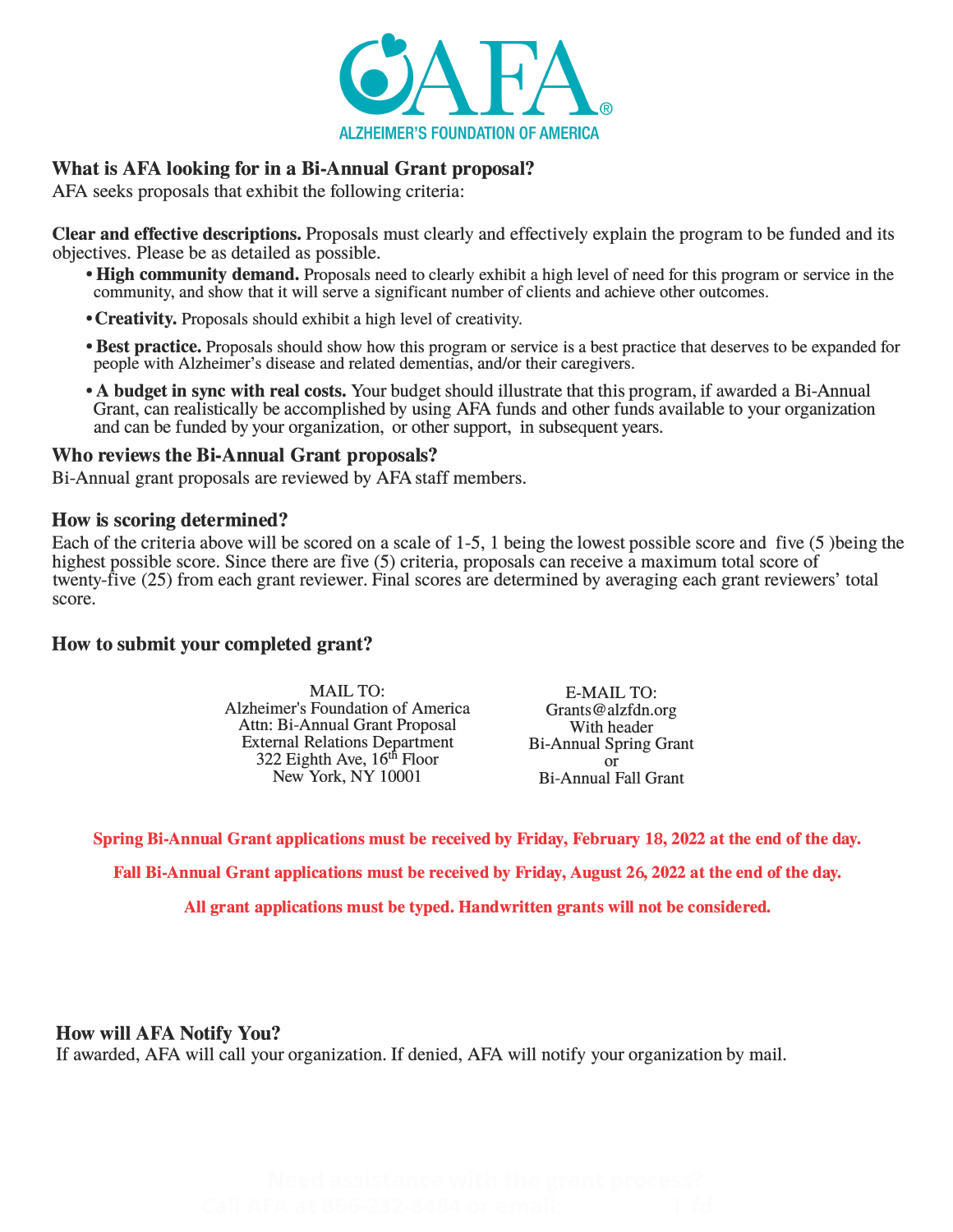

# **Proposal Format:**

Please fill out the Bi-Annual Application Cover Sheet and follow the proposal format below, answering all of the questions in the order listed and using headings as provided.

I. **PROPOSAL SUMMARY:** One-half page maximum.

Please summarize in a short paragraph the purpose of your agency. Briefly explain why your agency is requesting this grant, what outcomes you hope to achieve, and how you will spend the grant funds.

II. **NARRATIVE:** Five pages maximum.

A. Background: Describe the work of your agency, addressing each of the following:

- 1. A brief description of its history and mission.
- 2. The need or problem that your organization works to address, and the population that you agency serves, including geographic location, socio-economic status, race, ethnicity, gender, sexual orientation, age, physical ability, and language.
- 3. Number of paid full-time staff, number of paid part-time staff, numbers of volunteers.

B. Funding Request: Please describe the program for which you seek funding including:

- 1. A statement of its primary purpose and the need or problem that you are seeking to address.
- 2. The population that you plan to serve and how this population will benefit from the project.
- 3. Strategies and timeline that you will employ to implement your project.
- 4. Proposed staffing pattern for the project and the names and titles of the individuals who will direct the project.
- 5. Anticipated length of the project.
- 6. How the project contributes to your organization's overall mission.
- C. Evaluation: Please explain how you will measure the effectiveness of your program. Describe your criteria for a successful program and the results you expect to achieve by the end of the funding period.

# III. **ATTACHMENTS:** Please label all attachments to correspond to **THE BOLD FACED**

**CAPITALIZED ITEMS below.** Any grant proposal missing the required attachments will not be considered.

A. Financial Information: Please provide the dates that each document covers.

- 1. Most recent **FINANCIAL STATEMENT,** audited if available.This statement should reflect actual expenditures and funds received during your most recent fiscal year.
- 2. Aligned side by side on the same page, your **OPERATING EXPENSE BUDGETS** for the current and most recent fiscal year.
- 3. Aligned side by side on the same page, a list of foundation and corporate **SUPPORTERS** and all other sources of income, with amounts, for your current and most recent fiscal year.
- 4. Please list the foundations, corporations, and **OTHER FUNDING SOURCES** that you are soliciting for and, to the best of your knowledge, the status of your proposal with each.
- 5. If project funding is requested:

a. **A CURRENT EXPENSE BUDGET FOR THE PROJECT.** List each staff line separately an include % of time spent on project. Indicate the specific uses of the requested grant, if possible.

b. A list of all **SOURCES OF INCOME** toward the project, actual and prospective with amounts.

B. Other Supporting Materials

- 1. A list of your **BOARD OF DIRECTORS,** with their affiliations.
- 2. A copy of your most recent **IRS LETTER OF DETERMINATION** indicating your agency 's tax exempt status, or, if not available, an explanation.
- 3. One-paragraph **RESUMES OF KEY STAFF,** including qualifications relevant to the specific request.
- 4. Most recent **ANNUAL REPORT,** if available.

No more than three (3) examples of **RECENT ARTICLES or EVALUATIONS** of your organization, if available.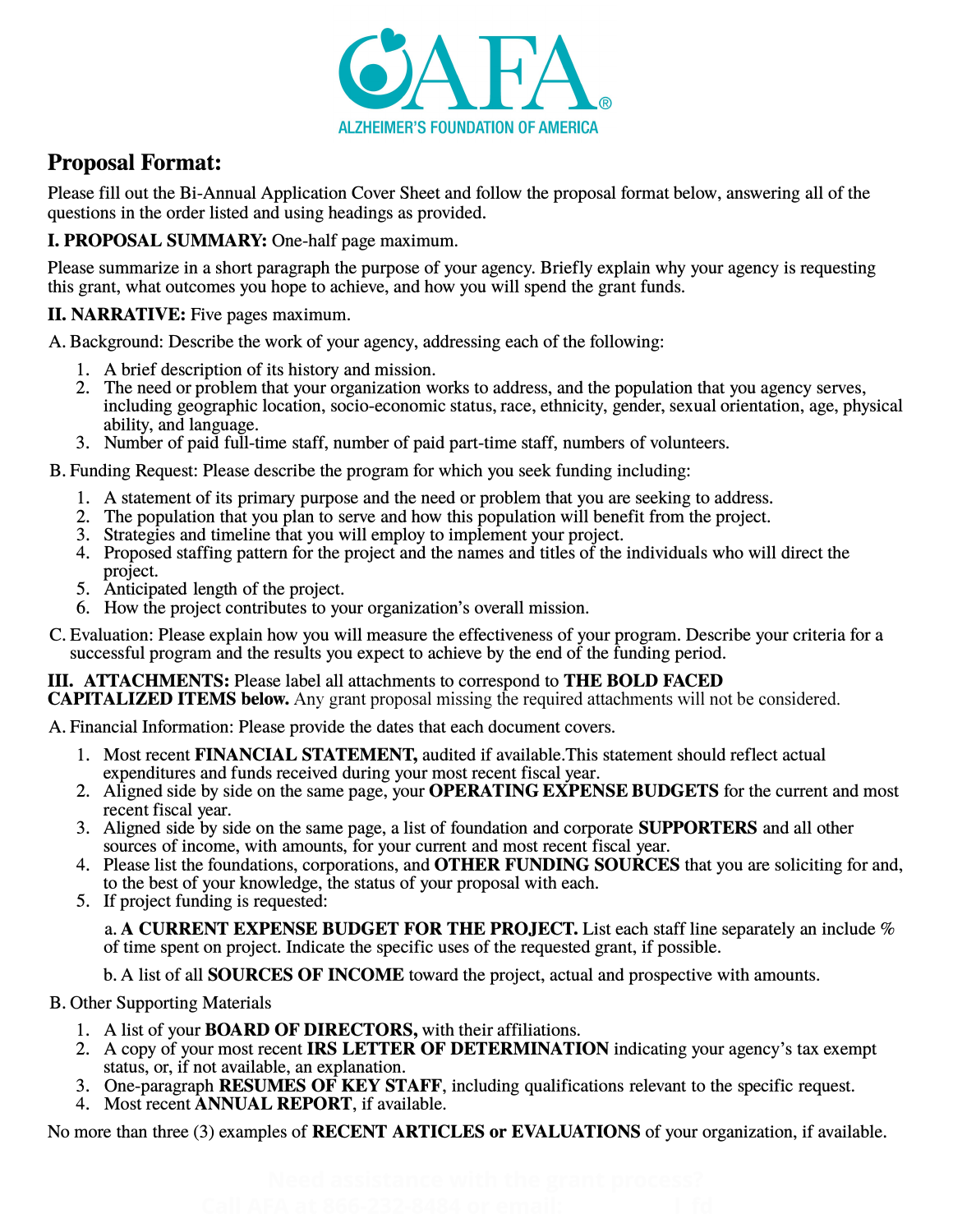

# **AFA Bi-Annual Grant Application Cover Sheet**

**Spring: Fall: PEAL: Year:** 2010

**For Office Use Only: AFA Membership Number: \_\_\_\_ \_** 

**Name of organization to which grant would be paid. Please list exact legal name.** 

|                                                                                                                                                                                                                                            | State: | Zip Code:________________ |  |
|--------------------------------------------------------------------------------------------------------------------------------------------------------------------------------------------------------------------------------------------|--------|---------------------------|--|
| <b>Phone:</b>                                                                                                                                                                                                                              |        |                           |  |
| Contact Person: <u>______________________</u>                                                                                                                                                                                              |        |                           |  |
|                                                                                                                                                                                                                                            |        |                           |  |
| Project:<br>Name: Name and the state of the state of the state of the state of the state of the state of the state of the state of the state of the state of the state of the state of the state of the state of the state of the state of |        |                           |  |

**Brief Description and overview of the Project/Activity: (250 words or less.)**